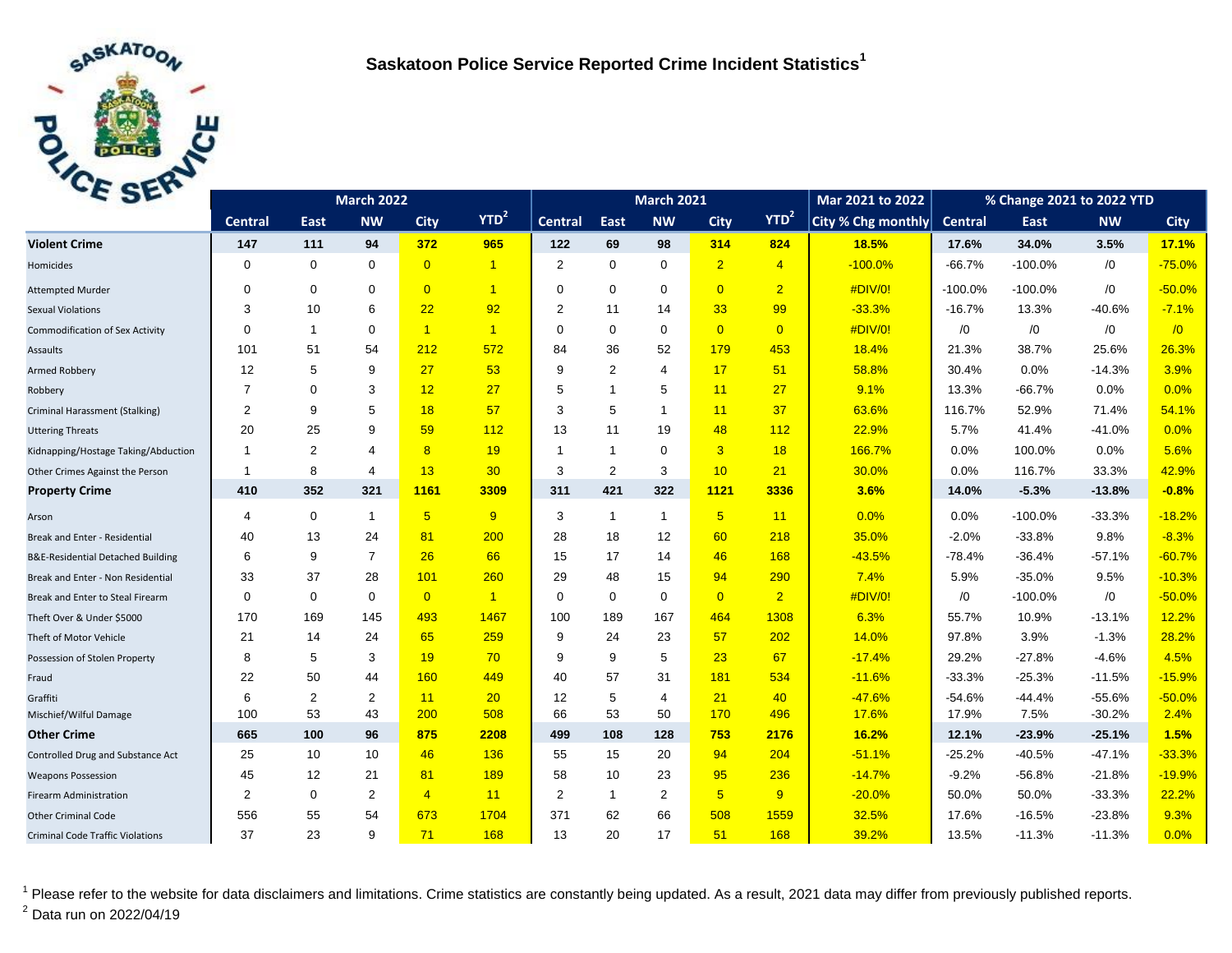| <b>Saskatoon Police Service Enforcement and Workload</b> |  |
|----------------------------------------------------------|--|
|                                                          |  |

| <b>Enforcement</b>                                      | <b>Mar-22</b> | <b>Mar-21</b>  | <b>YTD</b><br>2022 | <b>YTD</b><br>2021 | YTD %Chg     | <b>Workload</b>       | <b>Mar-22 Mar-21</b> |       | <b>YTD</b><br>2022 | <b>YTD</b><br>2021 | <b>YTD %Chg</b> |
|---------------------------------------------------------|---------------|----------------|--------------------|--------------------|--------------|-----------------------|----------------------|-------|--------------------|--------------------|-----------------|
| <b>Traffic Tickets (Charges)</b>                        |               |                |                    |                    |              | <b>Communications</b> |                      |       |                    |                    |                 |
| <b>Total Tickets Issued</b>                             | 1,823         | 2,861          | 4,805              | 7,476              |              | -35.7% Total Calls    | 10,782               | 9,376 | 30,116             | 26,304             | 14.5%           |
| Provincial Traffic Safety Act                           | 634           | 869            | 1,903              | 2,807              | $-32.2%$     | Dispatched            | 6,928                | 5,905 | 19,204             | 16,378             | 17.3%           |
| Provincial Vehicle Equipment Regu                       | 51            | 184            | 218                | 794                | $-72.5%$     | Not Dispatched        | 3,854                | 3,471 | 10,912             | 9,926              | 9.9%            |
| <b>Other Provincial</b>                                 | 56            | 32             | 177                | 92                 |              | 92.4% Telephone       | 5,898                | 5,437 | 16,167             | 14,546             | 11.1%           |
| <b>Other Municipal Traffic Bylaws</b>                   | 15            | 34             | 68                 | 164                |              | -58.5% 911 Complaints | 4,231                | 3,307 | 12,020             | 9,876              | 21.7%           |
| <b>Provincial Speeding</b>                              | 643           | 1,016          | 1,355              | 1,749              |              | -22.5% On View        | 419                  | 446   | 1,244              | 1,274              | $-2.4%$         |
| <b>Municipal Bylaw Speeding</b>                         | $\mathbf 0$   | $\mathbf 0$    | 6                  | 251                | -97.6% Alarm |                       | 232                  | 183   | 682                | 604                | 12.9%           |
| CTSS/SPS                                                | 419           | 719            | 1,064              | 1,596              | -33.3% Radio |                       | 2                    | 3     | 3                  | 4                  | $-25.0%$        |
| <b>Cannabis Tickets</b><br>Possess, consume, distribute | 5             | $\overline{7}$ | 14                 | 23                 | $-39.1%$     |                       |                      |       |                    |                    |                 |
| cannabis in vehicle                                     | $\mathbf 0$   | $\mathbf{1}$   | 3                  | 10                 | $-70.0%$     |                       |                      |       |                    |                    |                 |
|                                                         |               |                |                    |                    |              |                       |                      |       |                    |                    |                 |
| <b>Collisions</b>                                       | 356           | 329            | 1,239              | 962                | 28.8%        |                       |                      |       |                    |                    |                 |
| <b>Property Damage</b>                                  | 307           | 297            | 1,107              | 866                | 27.8%        |                       |                      |       |                    |                    |                 |
| Personal Injury                                         | 43            | 32             | 120                | 95                 | 26.3%        |                       |                      |       |                    |                    |                 |
| Fatality                                                |               | $\mathbf 0$    | $\overline{2}$     | $\mathbf{1}$       | 100.0%       |                       |                      |       |                    |                    |                 |
| Non Hit & Run                                           | 208           | 209            | 756                | 574                | 31.7%        |                       |                      |       |                    |                    |                 |
| Hit & Run                                               | 148           | 120            | 483                | 388                | 24.5%        |                       |                      |       |                    |                    |                 |
| <b>Pedestrian Collisions</b>                            | 8             | 2              | 15                 | $\overline{7}$     | 114.3%       |                       |                      |       |                    |                    |                 |
| <b>Number Vehicles</b>                                  | 621           | 620            | 2,295              | 1,810              | 26.8%        |                       |                      |       |                    |                    |                 |
| Number Injured                                          | 45            | 39             | 139                | 119                | 16.8%        |                       |                      |       |                    |                    |                 |
| <b>Number of Fatalities</b>                             | -1            | 0              | 2                  | $\mathbf{1}$       | 100.0%       |                       |                      |       |                    |                    |                 |
|                                                         |               |                |                    |                    |              |                       |                      |       |                    |                    |                 |
| <b>Criminal Code Traffic Violations</b>                 | 71            | 51             | 168                | 168                | 0.0%         |                       |                      |       |                    |                    |                 |
| Dangerous Operation of                                  |               |                |                    |                    |              |                       |                      |       |                    |                    |                 |
| Motor Vehicle                                           | 21            | 14             | 44                 | 56                 | $-21.4%$     |                       |                      |       |                    |                    |                 |
| Impaired Operation of<br><b>Motor Vehicle</b>           | 38            | 31             | 94                 | 85                 | 10.6%        |                       |                      |       |                    |                    |                 |
| <b>Other Criminal Code Traffic</b>                      | 12            | 6              | 30                 | 27                 | 11.1%        |                       |                      |       |                    |                    |                 |
|                                                         |               |                |                    |                    |              |                       |                      |       |                    |                    |                 |